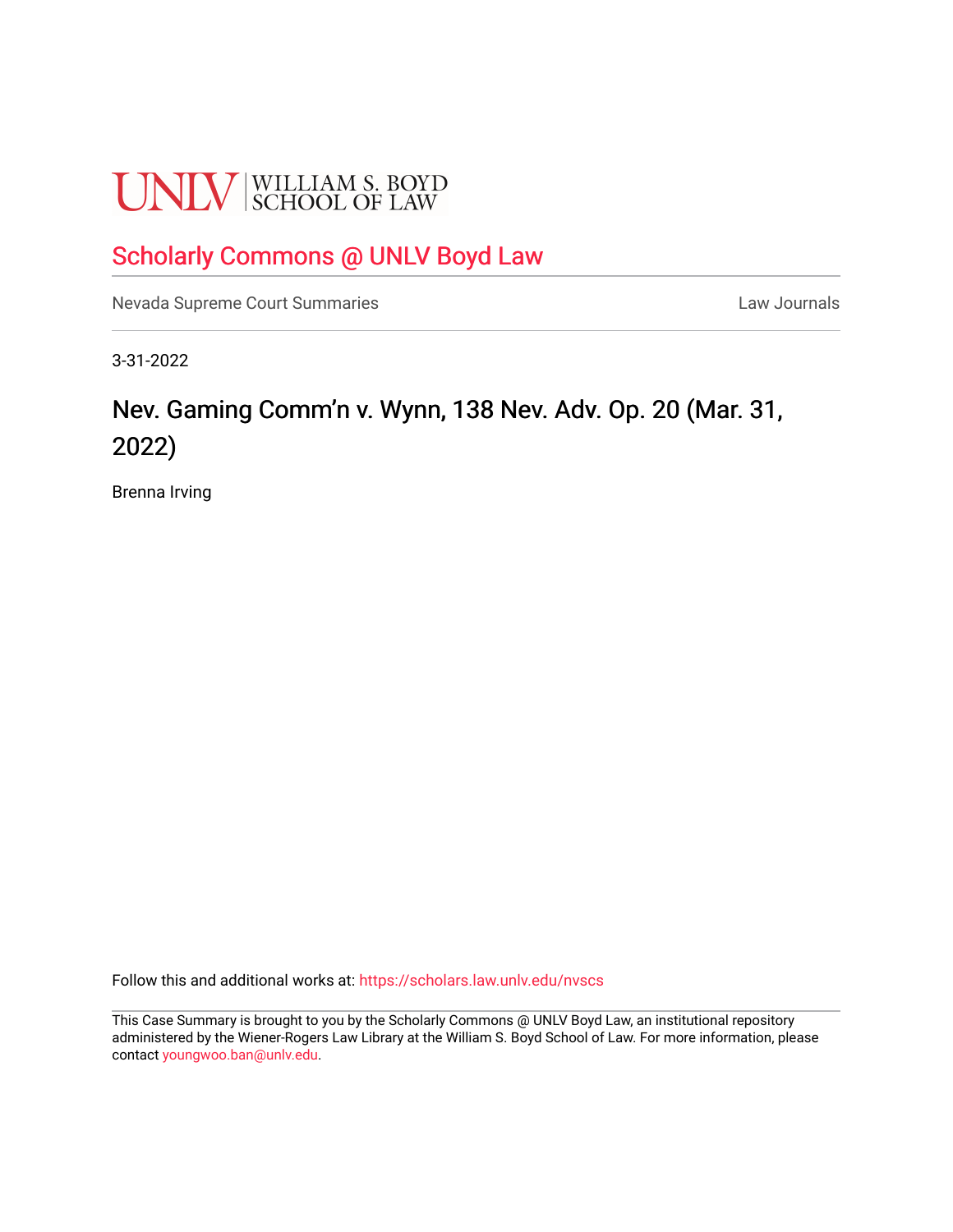# DISTRICT COURT LACKS JURISDICTION TO ENTERTAIN WRIT PETITION AND TO REVIEW MOTION TO DISMISS BY THE NEVADA GAMING COMMISSION

## SUMMARY

The Court examined whether NRS 463.318(2), <sup>2</sup> which states that judicial review is the exclusive method of review for Nevada Gaming Commission ("Commission") actions, precluded Stephen Wynn's writ of prohibition that argued the Commission and Nevada Gaming Control Board ("Board") lacked jurisdiction over Wynn in his disciplinary proceeding. The Court also considered whether an order by the Commission denying Wynn's motion to dismiss was "final" under NRS 463.315(1), which entitles a person subject to the Commission's disciplinary proceedings to judicial review of the Commission's final order.<sup>3</sup> Pursuant to NRS 463.318(2), the Court found the district court lacked jurisdiction to review Wynn's petition.<sup>4</sup> The Court also found the district court further lacked jurisdiction pursuant to NRS 463.315(1) because the Commission's denial of Wynn's motion to dismiss was not "final."<sup>5</sup>

#### BACKGROUND

For approximately thirteen years, Stephen Wynn was the CEO, Board of Directors Chairman, and controlling shareholder of Wynn Resorts. Because of his role with Wynn Resorts, Wynn obtained a finding of suitability from the Commission. This allowed Wynn to perform work in the various aspects of Wynn Resorts' gaming business. In early 2018, the *Wall Street Journal* published an article in which several Wynn Resorts' employees accused Wynn of sexual misconduct during his thirteen years as CEO and Chairman. Following this publication, Wynn resigned as CEO and Chairman of Wynn Resorts, signed a separation agreement with the company, and sold his shares of stock.

A few months after Wynn's separation with Wynn Resorts, the Board sent notice to Wynn of its intent to require him to testify at an investigative hearing. Wynn's attorneys communicated back and forth with the Board and Commission until the latter party did not respond. Wynn did not appear to testify. Consequently, the Board argued that Wynn's alleged sexual misconduct and failure to appear to testify constituted multiple violations of Nevada gaming statutes. Wynn moved to dismiss for lack of jurisdiction because he no longer held a gaming license at the time the Board filed the complaint. However, the Commission denied Wynn's motion. Wynn then filed a petition for judicial review or, in the alternative, for a writ of prohibition.

The district court denied Wynn's petition for judicial review. However, it granted Wynn's petition for a writ of prohibition, reasoning that the Board and Commission had exceeded their jurisdiction in the disciplinary action against Wynn because he was no longer involved with Wynn Resorts. The Board and Commission appealed.

<sup>&</sup>lt;sup>1</sup> By Brenna Irving.

<sup>&</sup>lt;sup>2</sup> Nev. Rev. Stat. § 463.318 (2013).

<sup>3</sup> NEV. REV.STAT. § 463.315 (1983).

 $4\,$  § 463.318.

 $5 \text{ } $463.315.$